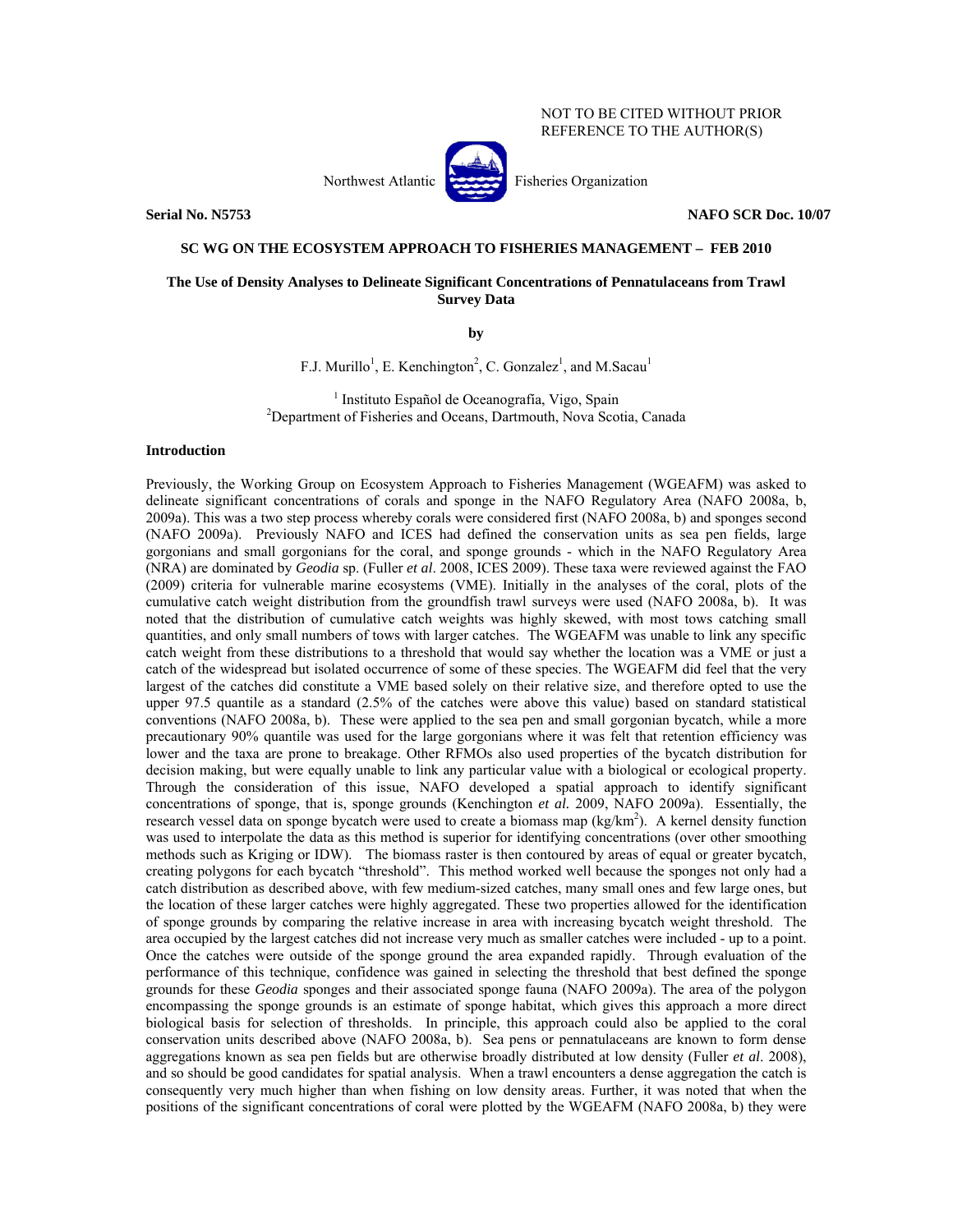grouped into 'key locations', that is, the high catches were spatially aggregated. This was not surprising as it supports the notion that these catches are in fact 'evidence of a VME'. Here we apply the spatial analytical approach used on sponges by NAFO (2009a) to the pennatulacean data used previously when applying the cumulative catch weight distribution methodology (NAFO 2008a, b). This information can be used when NAFO reconsiders the spatial closures to protect coral and sponge in 2011. The dominant sea pen taxa observed in the surveys are *Anthoptilum grandiflorum*, *Halipteris finmarchica* and *Pennatula aculeata*. Full details of the method for extracting the area of pennatulacean grounds occupied at different threshold values can be found in Kenchington *et al.* (2009).

# **Material and methods**

# *Data Source*

- 1. DFO NL Groundfish Surveys (Research Vessel Engel 145 Otter Trawl): 2004-2007 (Divs 3LMNO): 145 records of pennatulaceans from 2472 tows between 40 and 1494 m (provided by DFO NWAFC);
- 2. IEO Platuxa Survey (Research Vessel Campelen 1800 Bottom Trawl): 2005-2007 (Divs 3NO): 52 records of pennatulaceans from 349 tows covering the 'Tail' of the Grand Banks (NRA) between 40 and 1500 m depth, (provided by IEO);
- 3. EU Flemish Cap Survey (Research Vessel Lofoten Bottom Trawl): 2006-2007 (Div 3M): 195 records of pennatulaceans from 355 tows covering all the trawlable Flemish Cap (NRA) between 130 and 1450 m (provided by IEO);
- 4. IEO Fletán negro Survey (Research Vessel Campelen 1800 Bottom Trawl): 2006-2007 (Div 3L): 67 records of pennatulaceans from 180 tows covering the 'Nose' of the Grand Banks and Flemish pass (NRA) between 110 and 1450 m (provided by IEO).
- 5. Canada EEZ Survey (Research Vessel Campelen 1800 Bottom Trawl): 2007 (Div 3L): 14 records of pennatulaceans from 26 tows carried out by IEO within the Canadian EEZ (provided by IEO);

The location of these tows is illustrated in Figure 1 and shows good spatial coverage of the NAFO Area (Divs. 3LMNO). Start position of the survey fishing tows were used to represent these locations. In the NRA sea pens occur broadly over the slopes of Flemish Cap, with the exception of the steep slopes on the southern flank.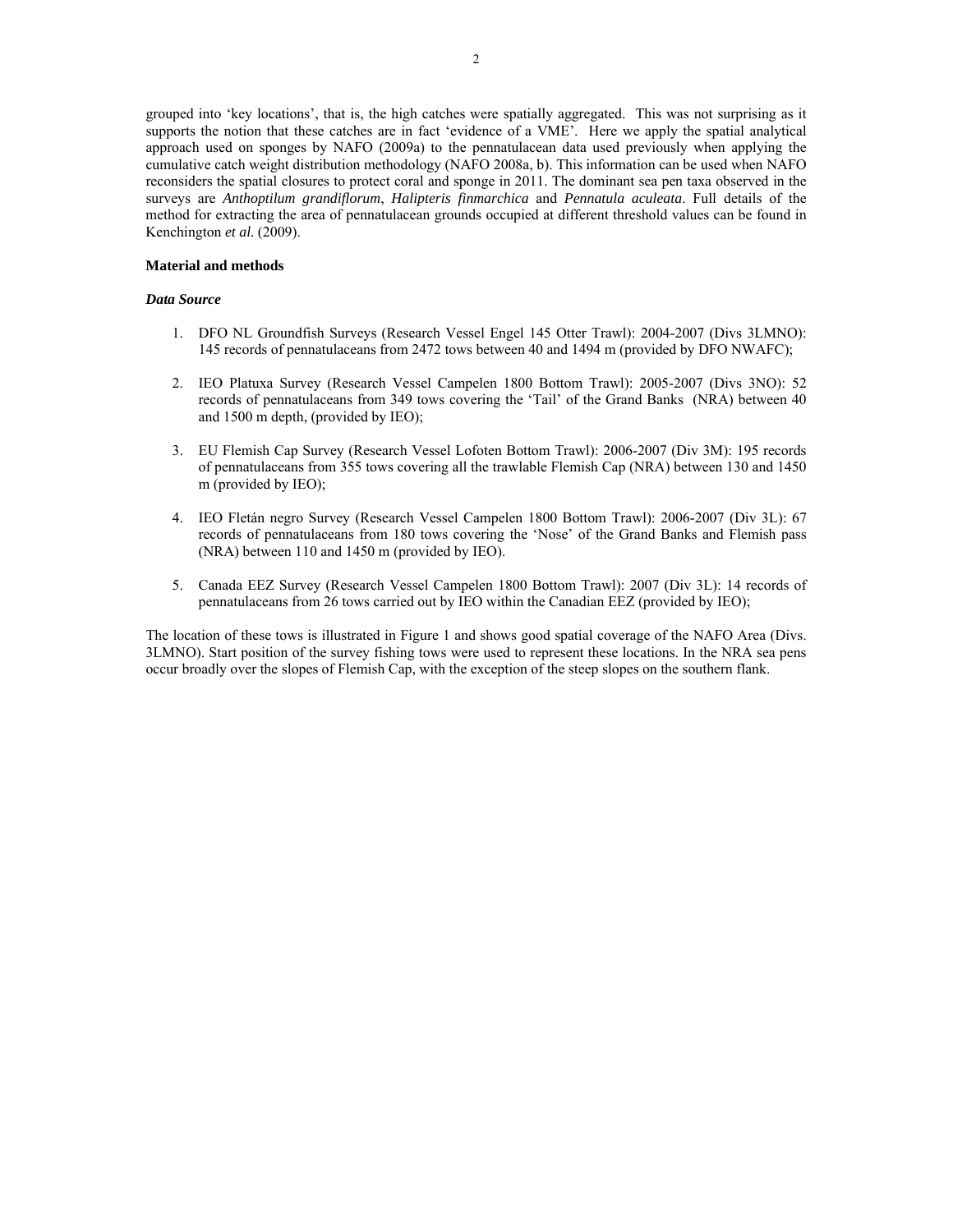

**Figure 1.** Location of sampling points in the NAFO Area (Divs. 3LMNO) used for the analysis. Red dots represent locations with pennatulacean presence and black crosses represent pennatulacean absence.

# *GIS Analyses*

ArcGIS 9.2 (ESRI Canada Limited) was used to create a kernel density map of pennatulacean distribution along the Grand Banks and Flemish Pass/Cap area. The kernel density function is ideal for locating high concentrations of data. The pennatulacean data were plotted in using the UTM projected coordinate system (Zone 23N) to avoid distorting the data surfaces. Moreover, bathymetric curves were exported as shapefiles (ArcMap format) from the General Bathymetric Chart of the Oceans (GEBCO 2003). The ultimate goal of the following model was to map pennatulacean density and subsequently determine the area of polygons that follow density contours that fully encompass points representative of decreasing weight thresholds. The bycatch categories used to examine polygon areas were:  $\geq 10 \text{ kg}, \geq 5, \geq 3, \geq 2, \geq 1, \geq 0.5, \geq 0.1 \text{ kg}$ . The area for each of these thresholds was then extracted following the model outlined in Kenchington *et al.* (2009).

### **Results**

#### **Pennatulacean Area-Catch Threshold Relationships**

Figure 2 shows the area occupied by each of the pennatulacean weight thresholds from the combined Canadian and Spanish/EU data sets. Other than the initial increase in area as the largest catches are mapped, the largest important increase in area occurs between catches of 0.5 and 0.1 kg. This coincides with an area of 8484  $km<sup>2</sup>$ for the 0.5 kg catch threshold and a 3.7 times increase to  $33,053$  km<sup>2</sup> for the 0.1 kg catch. This change is considered to be robust as it is created by the addition of 125 data points. The only other large increase in area is seen in going from 3 kg to 2 kg (3.5 times) but this is due to the addition of a single data point and is not considered to be robust.

Figure 3 shows the increase in polygon area when decreasing the pennatulacean weight catch from 1 to 0.5 kg and from 0.5 kg to 0.1 kg. From this figure we can see that in going from 1 to 0.5 kg, there is not a large increase in the area for the areas in Flemish Pass and the new points added are located near the 1 kg and greater weight catches, that is, they were a clearly part of the same sea pens grounds. On the eastern Flemish Cap, a new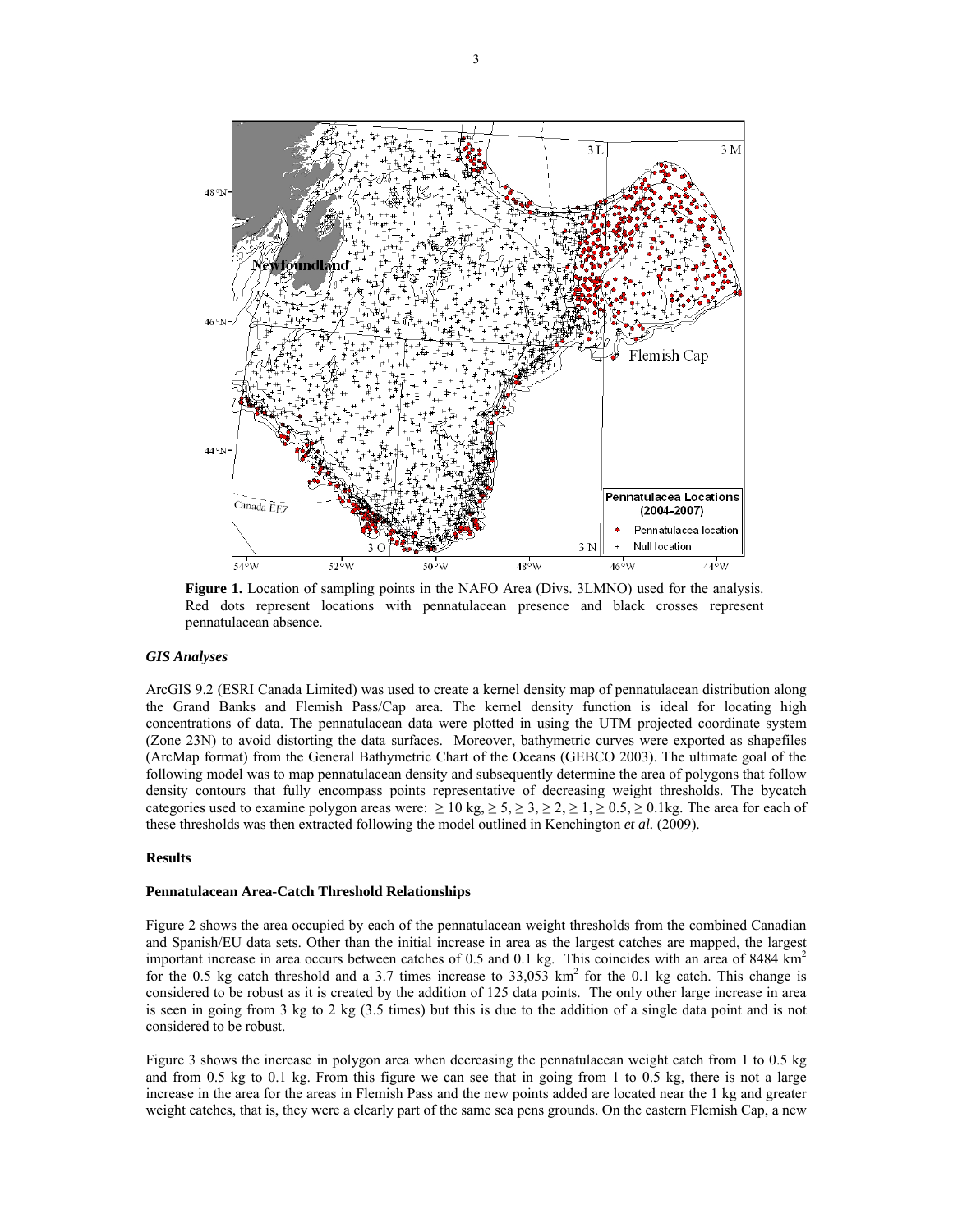area is resolved which may be explained by a different species composition. Meanwhile, in going from 0.5 to 0.1 kg the area increases considerably at all of the locations which is explained by the widespread occurrence of isolated individuals. Consequently the 0.5 kg weight threshold could be considered as a good indicator of the higher pennatulaceans concentrations in the study area. Their present day habitat is approximately 8484 km<sup>2</sup>. The location of the catches from the NRA (excluding the catches within Canada's EEZ) and their associated weight is provided in Table 1 and illustrated in Figure 4. Compared with the 1.6 kg threshold obtained from the cumulative curve distribution (NAFO 2008a, b), 29 new points have been added (Figure 4) with this methodology in the NRA (Divs. 3LMNO). These tend to occur within the same geographic area (Figure 4), confirming the robustness of this approach in identifying pennatulaceans concentrations. These locations are shown in relation to the fishing footprint in Figure 5. The fishing footprint was taken from the composite plot of coordinates of bottom fishing activity data submitted by all flag States for 2003-2007 (NAFO 2009b). The portion of the VMS dataset containing speed data (Japan, Portugal and Norway) was filtered to include data only when the vessel was traveling between 1.0-4.0 knots*.* The point dataset used was derived from an interpolated (Krig) GIS raster which calculates the number of times vessels would frequent a single 2.5 km box in at least two separate years at the speeds identified. It can be seen that the higher pennatulaceans concentrations are located in areas where there has been no or light fishing activity.



**Figure 2.** Polygon area (km<sup>2</sup>) occupied by tows with decreasing catch weight from  $\geq 10$  kg to  $\geq$ 0.1 kg.



**Figure 3.** Area polygons for  $\geq 1$ ,  $\geq 0.5$ , and  $\geq 0.1$  kg pennatulacean catch weight showing the increasing area occupied by successive threshold values. The area occupied by  $\geq 0.5$  kg is considered to represent the significant concentrations of sea pens.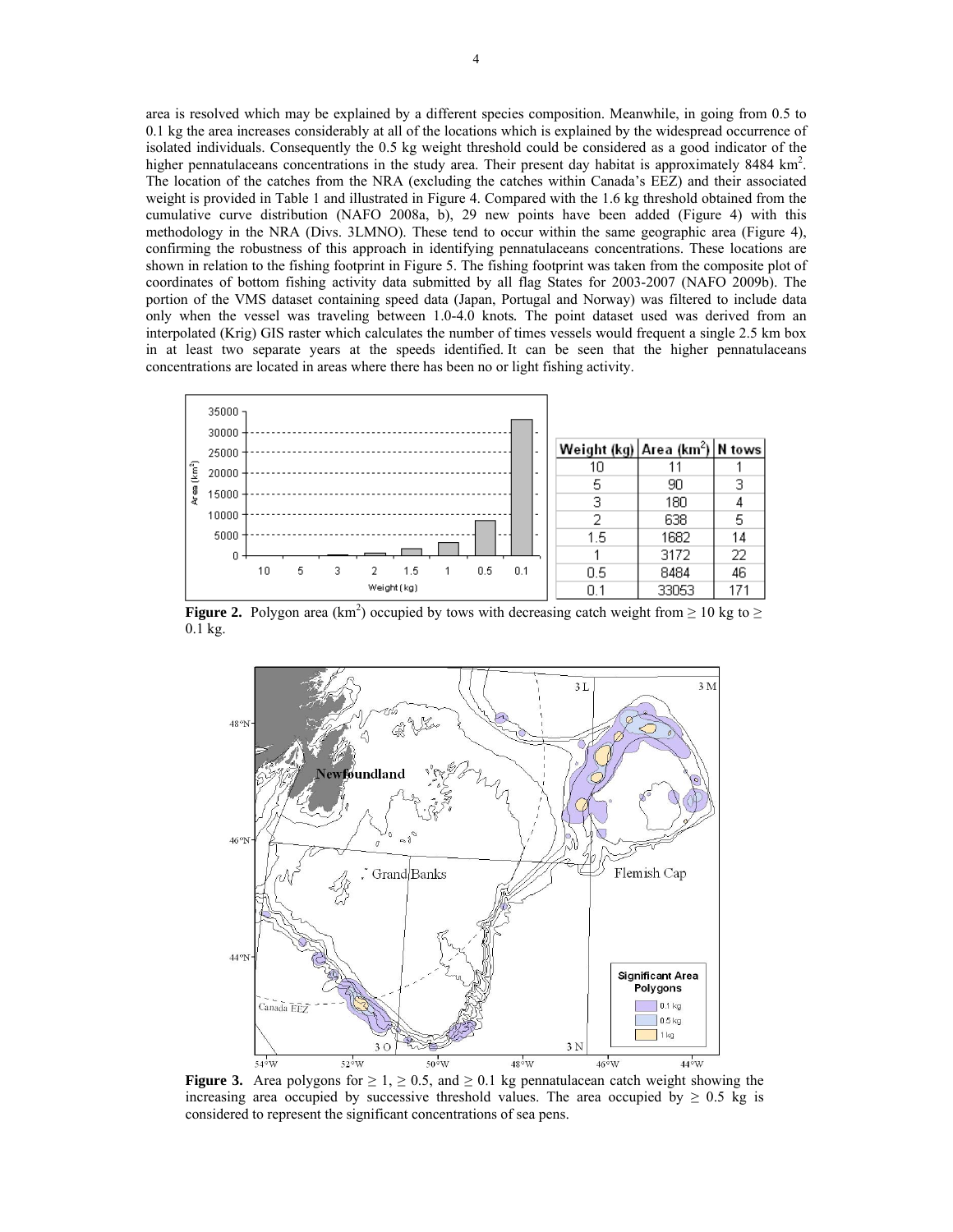

**Figure 4.** Significant pennatulacean locations ( $\geq$  0.5 kg/trawl) in the NRA (Divs 3LMNO) derived from the spatial density analysis are indicated in red and yellow. Yellow dots represent catches higher than 1.6 kg (threshold obtained from the cumulative curve distribution, NAFO 2008a, b). Green dots represent catches below 0.5 kg. Black crosses represent catches without pennatulacean records.



**Figure 5.** Significant pennatulacean locations derived from the density analysis in the NRA (Divs 3LMNO) overlapping with the fishery footprint (VMS data; NAFO 2009b). Red dots represent catches  $\geq 0.5$  kg. Green dots represent catches  $\leq 0.5$  kg. Black crosses represent catches without pennatulacean records.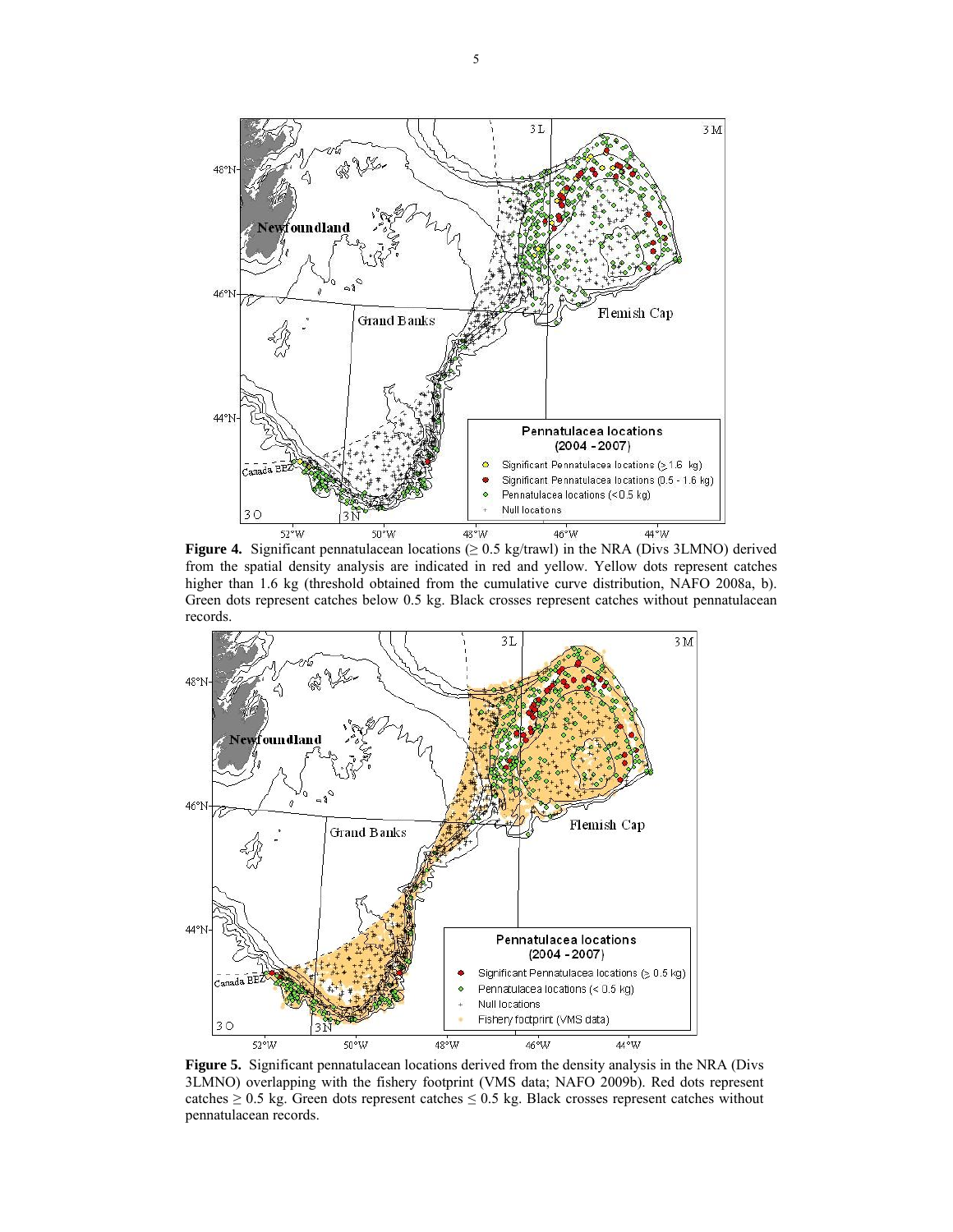| $\mathbf N$             | <b>Survey</b>   | <b>Start position</b>    |                          | <b>End position</b>                              |                        |             |
|-------------------------|-----------------|--------------------------|--------------------------|--------------------------------------------------|------------------------|-------------|
|                         |                 | Latitude                 | Longitude                | Latitude                                         | Longitude              | Weight (kg) |
| $\mathbf{1}$            | DFO-CAN         | 47° 58' 12" N            | 46° 11' 24" W            | 47° 58' 55" N                                    | 46° 10' 55" W          | 1.615       |
| $\overline{c}$          | DFO-CAN         | 43° 19' 55" N            | $51^{\circ}$ 47' 06" W   | 43° 19' 23" N                                    | $51^{\circ}$ 46' 23" W | 1.578       |
| $\overline{\mathbf{3}}$ | DFO-CAN         | 48° 15' 18" N            | $45^{\circ}$ 48' 00" W   | 48° 15' 47" N                                    | 45° 47' 24" W          | 1.2         |
| $\overline{4}$          | DFO-CAN         | 43° 18' 36" N            | $51^{\circ}$ 44' 06" W   | 43° 18' 00" N                                    | 51° 43' 19" W          | 1.024       |
| 5                       | DFO-CAN         | 47° 23' 42" N            | 46° 22' 30" W            | 47° 23' 24" N                                    | 46° 23′ 24″ W          | 0.501       |
| 6                       | <b>SPAIN-EU</b> | 47° 02' 52" N            | 46° 44' 11" W            | $47^{\circ}$ 01' $28"$ N                         | 46° 44' 58" W          | 10.116      |
| $\boldsymbol{7}$        | <b>SPAIN-EU</b> | 48° 30' 29" N            | 45° 34' 46" W            | 48° 29' 17" N                                    | 45° 35′ 53″ W          | 5.717       |
| $\,$ $\,$               | <b>SPAIN-EU</b> | 43° 23' 15" N            | 51° 57' 14" W            | 43° 23' 34" N                                    | 51° 59' 12" W          | 5.517       |
| 9                       | <b>SPAIN-EU</b> | 48° 33' 45" N            | 45° 30' 39" W            | 48° 34' 59" N                                    | 45° 29' 22" W          | 3.3         |
| 10                      | <b>SPAIN-EU</b> | 46° 56' 02" N            | 46° 50' 04" W            | 46° 54' 32" N                                    | $46^{\circ}$ 50' 08" W | 2.3         |
| 11                      | <b>SPAIN-EU</b> | 47° 50' 37" N            | 46° 18' 42" W            | $47^{\circ}$ 52' 01" N                           | 46° 17' 47" W          | 1.994       |
| 12                      | <b>SPAIN-EU</b> | 48° 11' 59" N            | 45° 52' 58" W            | $48^{\circ}$ 13' $10"$ N                         | 45° 51' 25" W          | 1.988       |
| 13                      | <b>SPAIN-EU</b> | 48° 22' 58" N            | 44° 57' 49" W            | 48° 21' 53" N                                    | 44° 59' 18" W          | 1.953       |
| 14                      | <b>SPAIN-EU</b> | 47° 28' 39" N            | $46^{\circ}$ 25' 17" W   | 47° 29' 52" N                                    | 46° 23' 55" W          | 1.941       |
| 15                      | <b>SPAIN-EU</b> | 48° 22' 49" N            | 45° 13' 38" W            | 48° 22' 01" N                                    | $45^{\circ}$ 15' 50" W | 1.898       |
| 16                      | <b>SPAIN-EU</b> | 48° 37' 51" N            | 45° 08' 32" W            | 48° 38' 00" N                                    | $45^{\circ}$ 10' 47" W | 1.7         |
| 17                      | <b>SPAIN-EU</b> | $47^{\circ}$ 28' $50"$ N | 43° 50' 09" W            | 47° 30' 31" N                                    | 43° 50' 28" W          | 1.599       |
| 18                      | <b>SPAIN-EU</b> | 47° 35' 35" N            | $46^{\circ}$ 16' 00" W   | 47° 36' 55" N                                    | 46° 14' 52" W          | 1.498       |
| 19                      | <b>SPAIN-EU</b> | $48^{\circ}$ 16' $46"$ N | 44° 28' 37" W            | 48° 17' 51" N                                    | $44^{\circ}$ 30' 28" W | 1.428       |
| 20                      | <b>SPAIN-EU</b> | 47° 55' 23" N            | 46° 13' 54" W            | 47° 54' 42" N                                    | 46° 11' 52" W          | 1.3         |
| 21                      | <b>SPAIN-EU</b> | 46° 44' 49" N            | 44° 07' 02" W            | $46^{\circ}$ $46^{\prime}$ $14^{\prime\prime}$ N | 44° 05' 31" W          | 1.246       |
| 22                      | <b>SPAIN-EU</b> | 48° 03' 28" N            | $46^{\circ}$ 04' $17"$ W | 48° 04' 43" N                                    | $46^{\circ}$ 06' 19" W | 1.2         |
| 23                      | <b>SPAIN-EU</b> | 48° 17' 31" N            | 45° 45' 03" W            | 48° 16' 02" N                                    | 45° 46' 08" W          | 1.051       |
| 24                      | <b>SPAIN-EU</b> | 48° 19' 04" N            | 44° 44' 24" W            | 48° 20' 01" N                                    | $44^{\circ}$ 46' 17" W | 0.9         |
| 25                      | <b>SPAIN-EU</b> | 48° 14' 53" N            | 44° 52' 55" W            | 48° 15' 40" N                                    | 44° 55' 13" W          | 0.863       |
| 26                      | <b>SPAIN-EU</b> | 47° 49' 38" N            | 46° 15' 22" W            | 47° 48' 08" N                                    | 46° 15′ 23″ W          | 0.85        |
| 27                      | <b>SPAIN-EU</b> | 47° 45' 57" N            | 46° 11' 40" W            | 47° 44' 34" N                                    | 46° 12' 23" W          | 0.85        |
| 28                      | <b>SPAIN-EU</b> | 48° 23' 46" N            | 44° 34' 49" W            | 48° 22' 55" N                                    | 44° 32' 56" W          | $0.8\,$     |
| 29                      | <b>SPAIN-EU</b> | 47° 37' 13" N            | 44° 06' 03" W            | 47° 38' 42" N                                    | 44° 07' 23" W          | 0.8         |
| 30                      | <b>SPAIN-EU</b> | 47° 14' 00" N            | 43° 43' 52" W            | 47° 12' 22" N                                    | 43° 43' 13" W          | 0.8         |
| 31                      | <b>SPAIN-EU</b> | 47° 29' 48" N            | 46° 35' 49" W            | 47° 31' 11" N                                    | 46° 34′ 11″ W          | 0.755       |
| 32                      | <b>SPAIN-EU</b> | 48° 21' 20" N            | 45° 27' 35" W            | 48° 20' 11" N                                    | 45° 29' 29" W          | 0.712       |
| 33                      | <b>SPAIN-EU</b> | 48° 25' 34" N            | 44° 50' 40" W            | 48° 26' 14" N                                    | 44° 52' 49" W          | 0.67        |
| 34                      | <b>SPAIN-EU</b> | 48° 39' 37" N            | 45° 06' 55" W            | 48° 39' 54" N                                    | 45° 09' 13" W          | 0.654       |
| 35                      | <b>SPAIN-EU</b> | 48° 16' 28" N            | 45° 23′ 43″ W            | 48° 17' 10" N                                    | 45° 21′ 40″ W          | 0.65        |
| 36                      | <b>SPAIN-EU</b> | 47° 31' 25" N            | $46^{\circ}$ 15' 20" W   | 47° 32' 34" N                                    | 46° 13' 59" W          | 0.65        |
| 37                      | <b>SPAIN-EU</b> | 47° 09' 16" N            | 43° 59' 38" W            | 47° 07' 34" N                                    | 43° 59' 33" W          | 0.62        |
| 38                      | <b>SPAIN-EU</b> | 48° 24' 20" N            | 44° 47' 07" W            | 48° 25' 13" N                                    | 44° 49' 10" W          | 0.56        |
| 39                      | <b>SPAIN-EU</b> | 43° 31′ 13″ N            | 49° 07' 16" W            | 43° 32' 25" N                                    | 49° 06' 37" W          | 0.557       |
| 40                      | <b>SPAIN-EU</b> | 47° 01' 29" N            | 43° 59' 52" W            | 47° 03' 05" N                                    | 44° 00' 16" W          | 0.544       |
| 41                      | <b>SPAIN-EU</b> | 47° 53' 36" N            | 46° 10' 09" W            | $47^{\circ}$ 52' 00" N                           | $46^{\circ}$ 10' 05" W | 0.502       |

**Table 1.** Start and end positions of tows with ≥ 0.5 kg of pennatulaceans derived from the density analysis in the NRA (Divs. 3LMNO) with their corresponding catch weight.